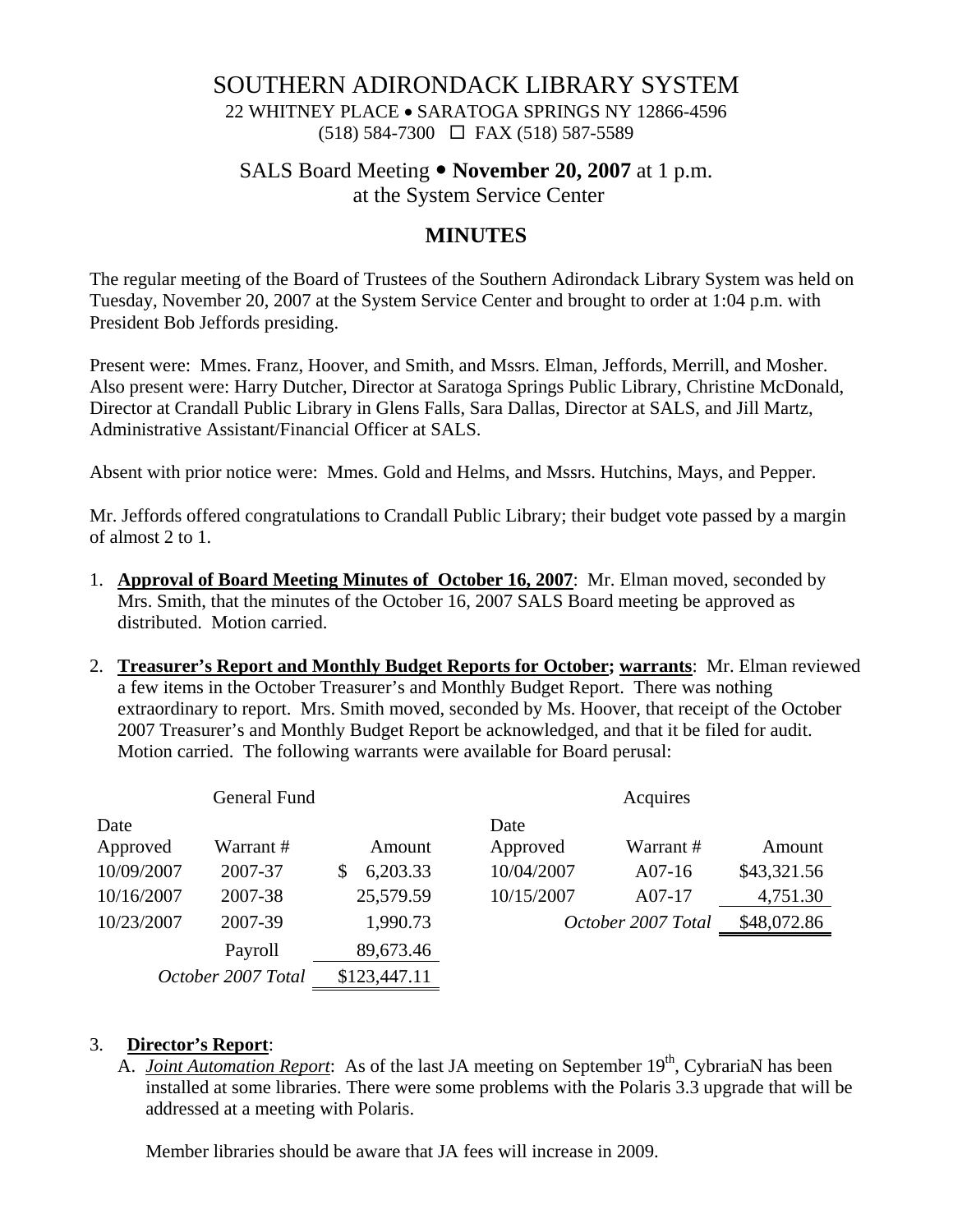Twenty-three of the thirty-four library agreements with JA have been returned.

B. *Other*: The Hudson Falls Free Library has chosen not to participate in the Gates Grant. Elaine Baker, Chris Mundell from the JA staff, and Sara are helping all the libraries answer the survey and are encouraging library participation.

The Town of Lake Pleasant Public Library has applied for their Absolute Charter.

The carpet installers have been wonderful and the installation is ahead of schedule. The gluing of the CVT tile will start Wednesday. As the glue may have an odor, it may present a problem for some employees. By Board consensus, non-essential staff will be released when the CVT tile installation begins, which is estimated to be approximately eleven o'clock on Wednesday. Mrs. Dallas will stay until the work is completed.

Sara and Elaine are working with the Town of Malta and the Round Lake Library and their library planning process.

Sara and Elaine will also work with Stony Creek Free Library on their planning process.

Elaine and Jennifer Ferriss have been asked to assist East Greenbush Community Library in Staffing for Results. Jennifer just completed the Results Boot Camp and found it worthwhile.

The HP printers purchased for the libraries have presented problems. The printers break down when an ink cartridge is changed. A letter was written to the President of the company, and HP will replace the printers with another model and 1 year maintenance.

Librarians representing large, small, and rural libraries in Russia came to visit.

State funding could be reduced next year. NYLA is asking for additional System aid and construction aid. Because Federal funds for New York have decreased, LSTA will be an invitational grant.

## 4. **Committee Reports**:

- A. *Audit & Finance*: Mr. Merrill moved that \$63,500 be transferred from the Capital Fund to the General Fund on the Building Maintenance budget line to pay for the carpeting. Mr. Mosher seconded the motion. Motion carried. The Board was invited to walk around the building to view the new carpeting.
- B. *Building*:
	- i) Landscaping Project: Bushes were removed, grass seed was planted, and two Rose of Sharon bushes were purchased and planted.
	- ii) Carpeting: Board members are invited to check out the new carpeting.
	- iii) Glycol leak in Michele's office: An "O" ring failed, which created a glycol leak in Michelle's office.
- C. *Bylaws Committee*:
- D. *Central Library Aid and Services*:
- E. *County Aid Coordinators*: Saratoga County has approved the SALS request for funding at \$34,000.
- F. *Library Services*:
- G. *Personnel*: